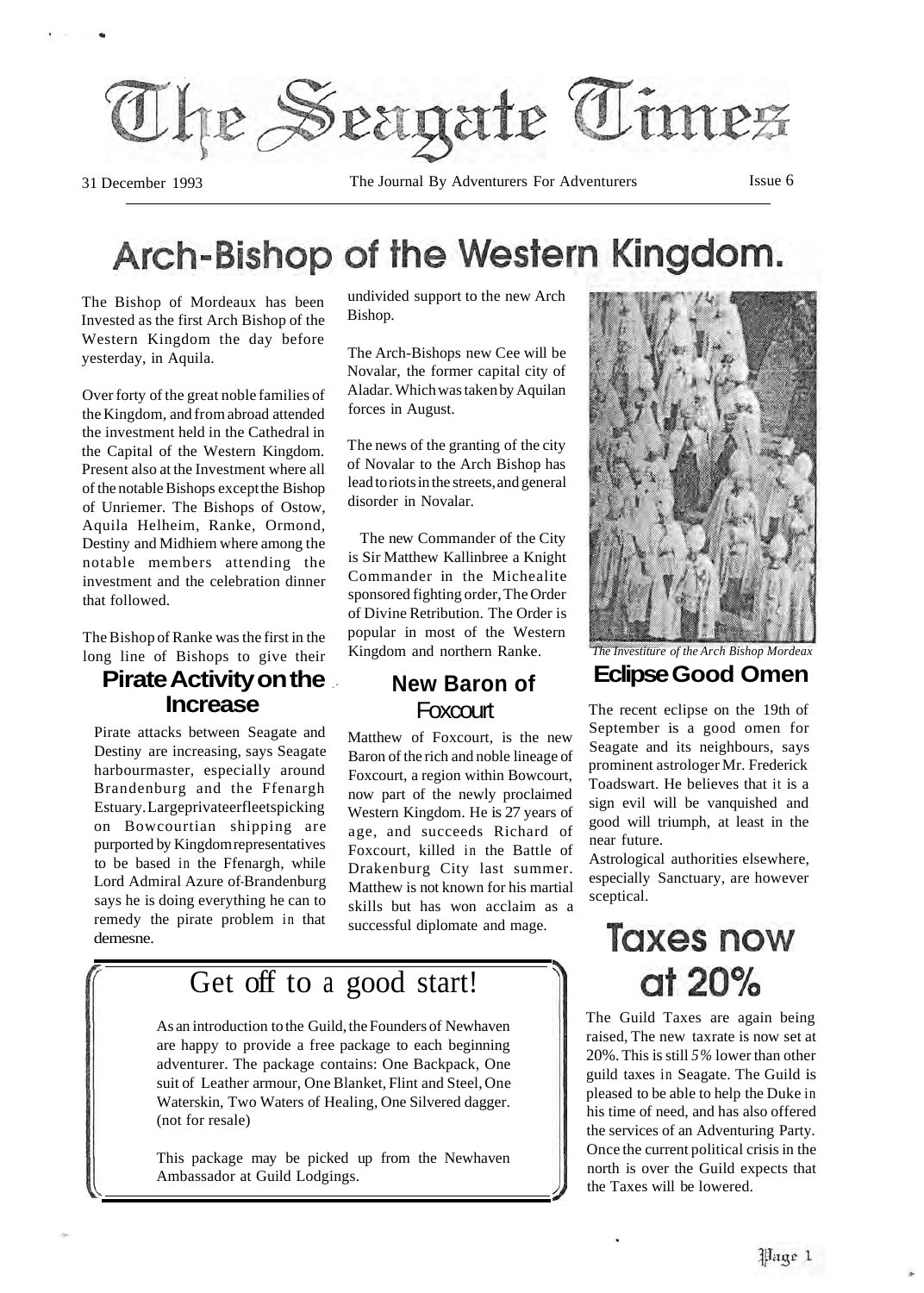

### **Sanctuary Safe?**

The City of Sanctuary is "safe" again for members to travel to. It is believed the two Assassins Rath and Moonsha have renounced their contract on Guild members and will no longer attempt to kill Guild members on sight. This contract had made Sanctuary an exceptionally hazardous place for Guild members to go. Guild members are however encouraged to be on their guard when travelling in this city.

### **Best Harvest In Years**

We have had our best harvest in twenty years say representatives from the Artzdorf Merchants Guild in Artzdorf. A period of clement weather has been felt all over the Northern Duchies from Destiny to Drakenburg. However, it seems, this has been reciprocated by worse weather further South, Cauldersfield and Aquila experiencing unusual torrential downpours. Most of the Artzdorf surplus is traded to Destiny or the Azurian Empire.

#### **Workers Picket Rune Sticks**

An unknown Rune mage has set up signposted runesticks bridging the Sweetwater for public use. However, this act has so angered local ferry workers and bridge builders, that they have not only destroyed all such runesticks, but stopped work to protest this threat to their livelihoods. Town officials say the strike could set back work on the bridge by up to three months.

### Plague in Cauldersfield **Spreads**

Hehlers say the plague in Southern Cauldersfield has been successfully vanquished but sporadic outbreaks in Aladar, Brandenburg and Northern Cauldersfield suggest the plague is still very much at large.

### **Countess Isil Ith Invests** Walontaun.

In a surprise occupation, the Daughter of the Grand Marshall of Elfheim, self proclaimed Countess Isil Ith has moved herself and a garrison of 10,000 seasoned troops into Southeastern Aladar with the intention of protecting the people and their harvest from marauding troops

The move comes after attempts at parley between the warring factions fell apart. Both Countess Isil Ith and representatives from Destiny have made recent attempts to secure peace between the Middle Duchies Confederation and the Western Kingdom, however key matters of fealty, religion and land ownership remain unresolved with little hope of reconciliation in the near future.



*Refugees fleeing plagued areas of Caldersfield* 

#### Magic Roundabout

- Looking for that elusive Invested Item or Magic Potion?
- Need a Rank 20 Protection From Magical Fire?
- Need a buyer for a Magic Item or Skill?
- Need a Loan?
- Or just looking for a 20 Shadow Form or another Celestial necessity?

If the answer to any of these Questions is YES then chances are that I can provide it for you! ALL currencies catered for! We will Barter or Trade! Any offers considered! Contact Morgan Laffayette at the Guild

Founder of Newhaven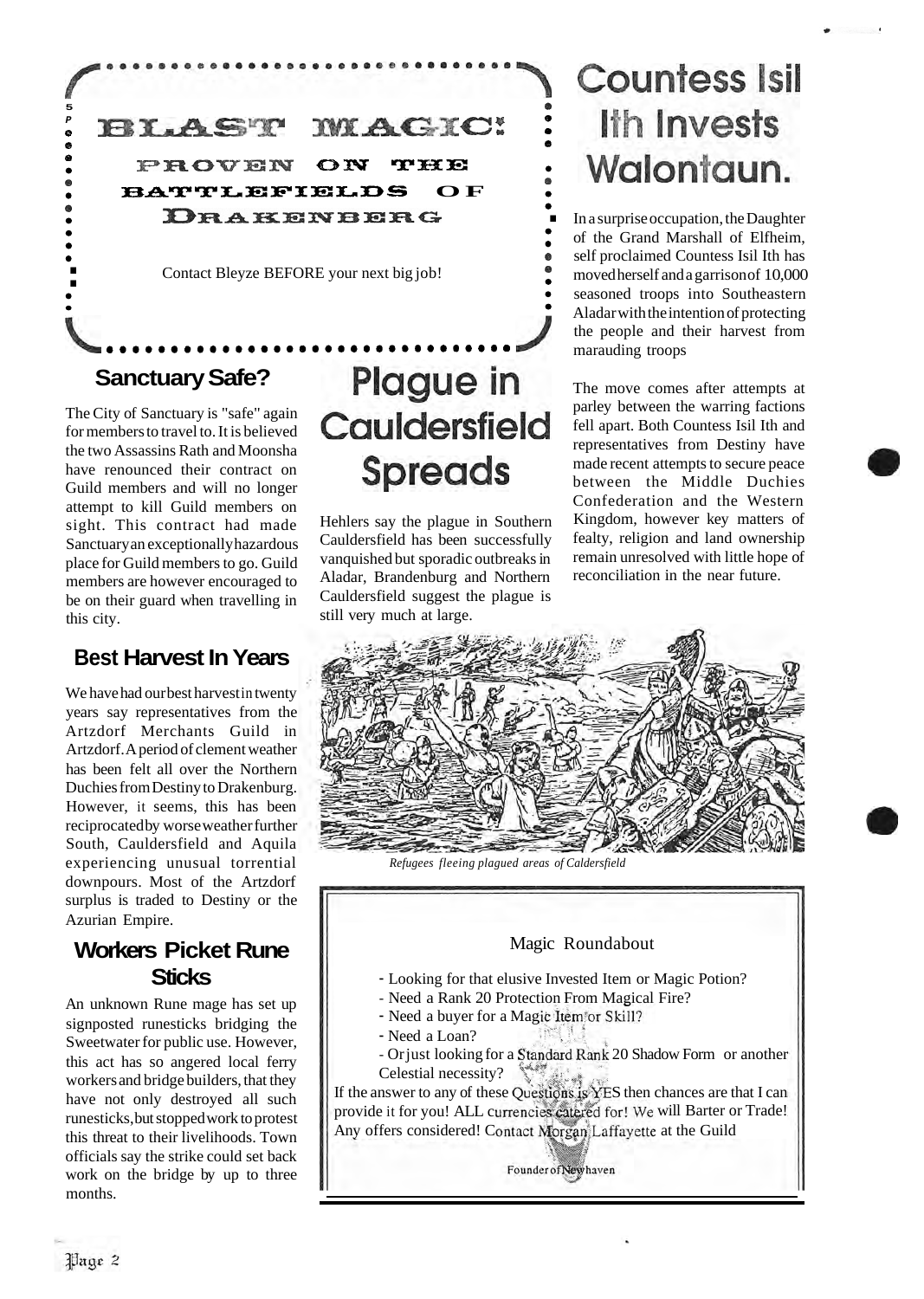#### **New High Guard!**

The Duke of Cazala's new High Guard was sworn in last month. They are sworn to protect the Duke and defend Seagate Castle.

Over the last three months the Castellan Borderers have been instructing the new recruits of The Cazala Foot Regiment, at the town of Slippery Rock. The standing Foot Regiment has been active helping guard merchant traders to and from Seagate.

Most of the threat to trade at this stage is seaborne, with the ship Black Magic amongst the latest disappearances. The Black Magic is owned by Seth, a Guild member.

### Fraud unmasked

A peasant has just been hung for fraud. He was found guilty of selling 'magic stones' to Guild members. The stones had the remarkable property that when divined they had no aura. Any members wishing to Seagate Adventurers for service above<br>recover their money can collect it by... Seagate Adventurers for service above<br>and beyond the call of duty. They stepping forward at the meeting with. stepping forward at the meeting with<br>their all' he said 'and I am their 'magic stone'.



#### **Chef Arrested**

Zarga Darkbland, orc chef from the notorious 'Fite and Fuk' tavern on the Seagate wharves, was arrested today after the mysterious disappearance of twelve hobbit children. Zarga confessed all, under compel obedience, and admitted spreading rumours about free cream buns and exotic pastries available to hobbit's at the back of his establishment. The bodies have not been found. Regular patrons will notice the absenceofthe 'Chef special' on the menu.

#### **Astrologer Recovers**

Fredrick Toadswart, the astrologer, has withdrawn his reward for information leading to trade with the 'Shrivers'. Mr. Toadswart said that reliable sources had informed him that the Shrivers practised 'Despicable, evil, soul draining and immoral acts of magical vampirism' . Mr. Toadswart is recovering at his private residence after some nightmares involving a demon who he would not name. Mr. Toadswart wishes to thank members of the extremely grateful'.

## **Theatre** Commissioned by Duke

The Duke of Czarsala has pledged his support to a plan to build a covered amphitheater in the East of the Town centre. The Duke has also appointed Hyron of Destiny to establish a theatrical collegium. Hyron of Destiny is an accomplished playwright and director whose works span from "The Man Who Would Be King" to "Whoops! Penjari".

## **Sanctuary** Safe!

Captain Richmond of the merchant ship 'Bluster' has been praising the changes in Sanctuary. 'My crew and I felt as safe as boats' Richmond was heard to say. He went on to tell about the new street lighting, extra patrols and the arrest, hanging and trial of several thieves masters. 'The streets are safe to walk at night, why I even ventured into some back alley pubs and was never molested once'.

### **The Middle Duchies War: Escalation in Sight? Dragons Rumoured.**

As the war becomes increasingly bitter and bloody, both sides may resort to ever more unchivalrous tactics. This includes rumours of mercenary dragons being recruited by Aquila, and of a super weapon being manufactured by Brandenburgian mechanicians.

It is unclear where the dragons are being recruited from, however the Drakenberg (literally Dragon Mountain) Ranges are known to have dragons. While the dragons have never been known to form a cohesive force such a threat cannot be ruled out.

The Aqulians have also been reported using a Horn to destroy the castle walls at Drakenberg. This sound weapon caused minor earthquakes in the surrounding area, disrupting all rune portals in a 5 mile radius. It is though that the Brandenburg mechanicians are desperately looking into a way to combat this device before it can be used on other Aladarian defences or a device powerful enough to take out the Horn blower before they can cause too much damage.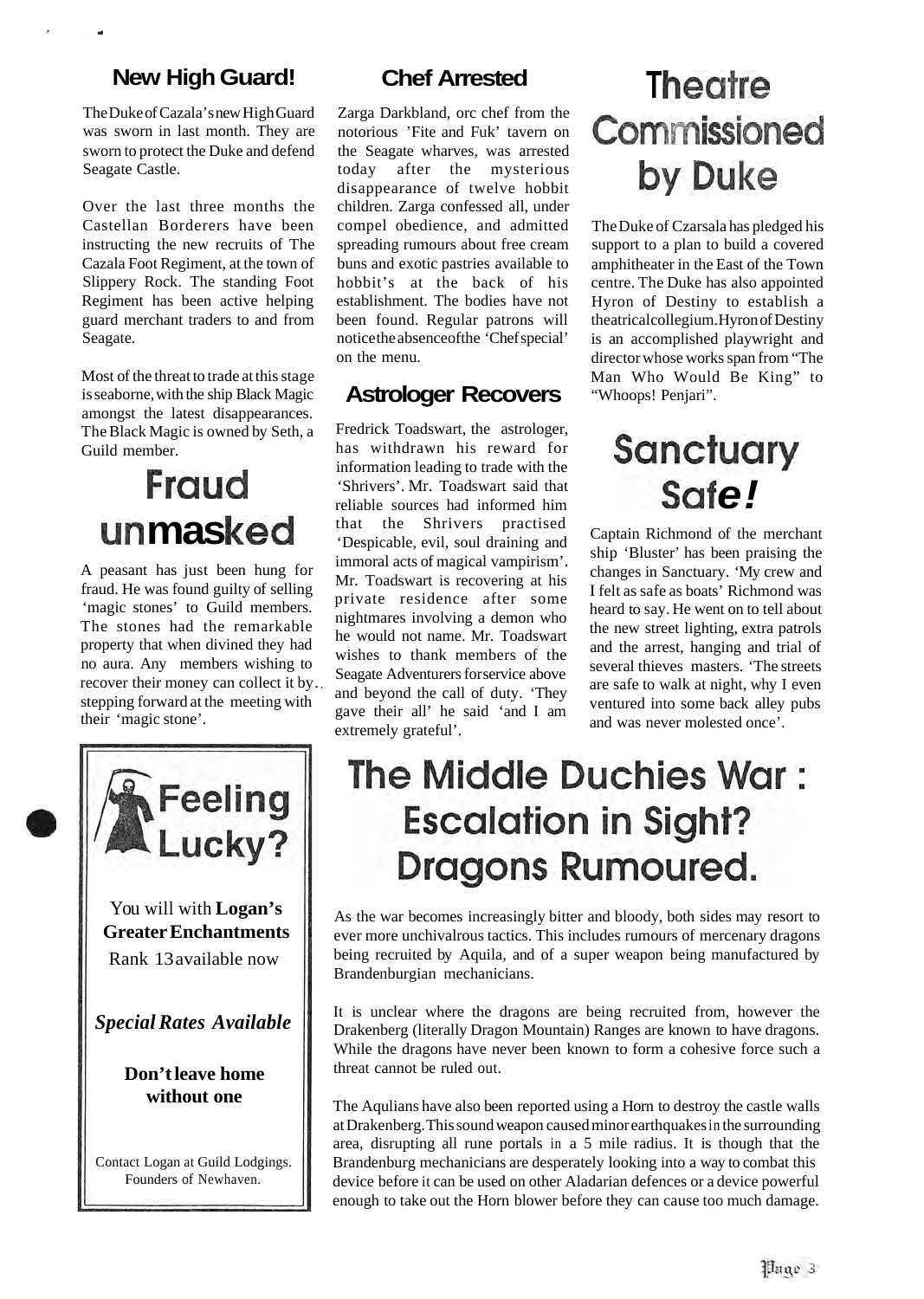### **Notices to Guild Members**

### **Galoin Leaves**

The Dwarf Galoin, an active Guild member for the last couple of years has left the Guild because of commitments to his clan. He will be missed.

#### **The Bastard's back!**

Damion the Black has returned to active adventuring after being released from jail. He would have been released earlier but was serving extra time for bad behaviour, fighting, bribing guards and GBH. His exploits in the past range from Murder in the Dark to extortion.

#### **Amelia returns to active duty**

Amelia 'the Axe', Hobbit Ranger has returned to active duty recently. Amelia is best remembered for her exploration of Mount Elfheim and for coining the phrase "Duck for low . flying axe."

#### *Late News*

#### **Stoned Guild Members Rescued**

Senior Guild Member Morgen Lafayette and other members rescued a party from certain doom just last week, after they returned to islands covered in basilisks searching for their lost equipment from their previous mission to the same islands.

Guild members are warned that apart from the deadly danger of the basilisks, Guild Security understands the area is a secret underground base for "the Dagger" a group of pirates, cutthroats and murderous magicians. Guild missions are advised to be careful passing these islands, some two hundred and fifty miles West of Artzdorf, about one thousand miles NW from Seagate. Past Guild missions have encountered animosity from "the Dagger", possibly because the islands are fabled to possess a buried treasure of an enormous magnitude.

# **Shriver Warning!**

It has been reported by two Guild Parties over the last three months that

a group known as Shrivers are dangerous and are to be handled with caution and extreme prejudice. They have been encountered approximately **6** days sail east up the Sweetwater beyond the rapids.



*Brian Strongbuck* - *Head Shriver* 

Shrivers are stealing skills, spells and talents from people permanently. The abilities arethenputinpotions, which are then sold. It is rumoured that the

> removing of skills and abilities is very painfully and may take from a few hours for weak individuals to several days for stronger individuals. There appears to be no resistance to their abilities and the effects are permanent.

> Guild parties with their special talents are

valuable to Shrivers and Guild parties are warned to be extremely wary when dealing with Shrivers.

### The Silken **Illeb**

.

Well shiver me timbers! The Dread Pirate Roberts has been sprung at the Seagate Gentlewomen's Sewing Circle embroidering daisies on a fetching pair of pink pantaloons! Those long sea voyages obviously leave to much time free for idle hands. It's a good thing "Nimble Fingers" Morgen has been stranded following an embarrassing incident on the Sea of Grass or who knows what kind of sartorial disaster he'd come up with.

Meanwhile Aldus has been arrested (again) for a variety of unspeakable crimes against humanity.

St. Amber the extremely virtuous is now being worshipped as a god by the lizard people of Sss-Argh.

Funeral directors all over the city have gone into deep mourning at news of the irresurrectable death of Kree. (Hadn't you heard? Apparently his make-up case fell on his head during a rough river crossing.)

Solene (the sly little strumpet) has been spending hot nights of illicit passion with anameless guildmember (tee hee)! She says "I didn't know he was a man" - what gave it away, sweetums? His aftershave?

Well, a short column this week, readers. I'm feeling a little tired after a hard nights work on the first day of Spring. **(A** most successful production, mind you.)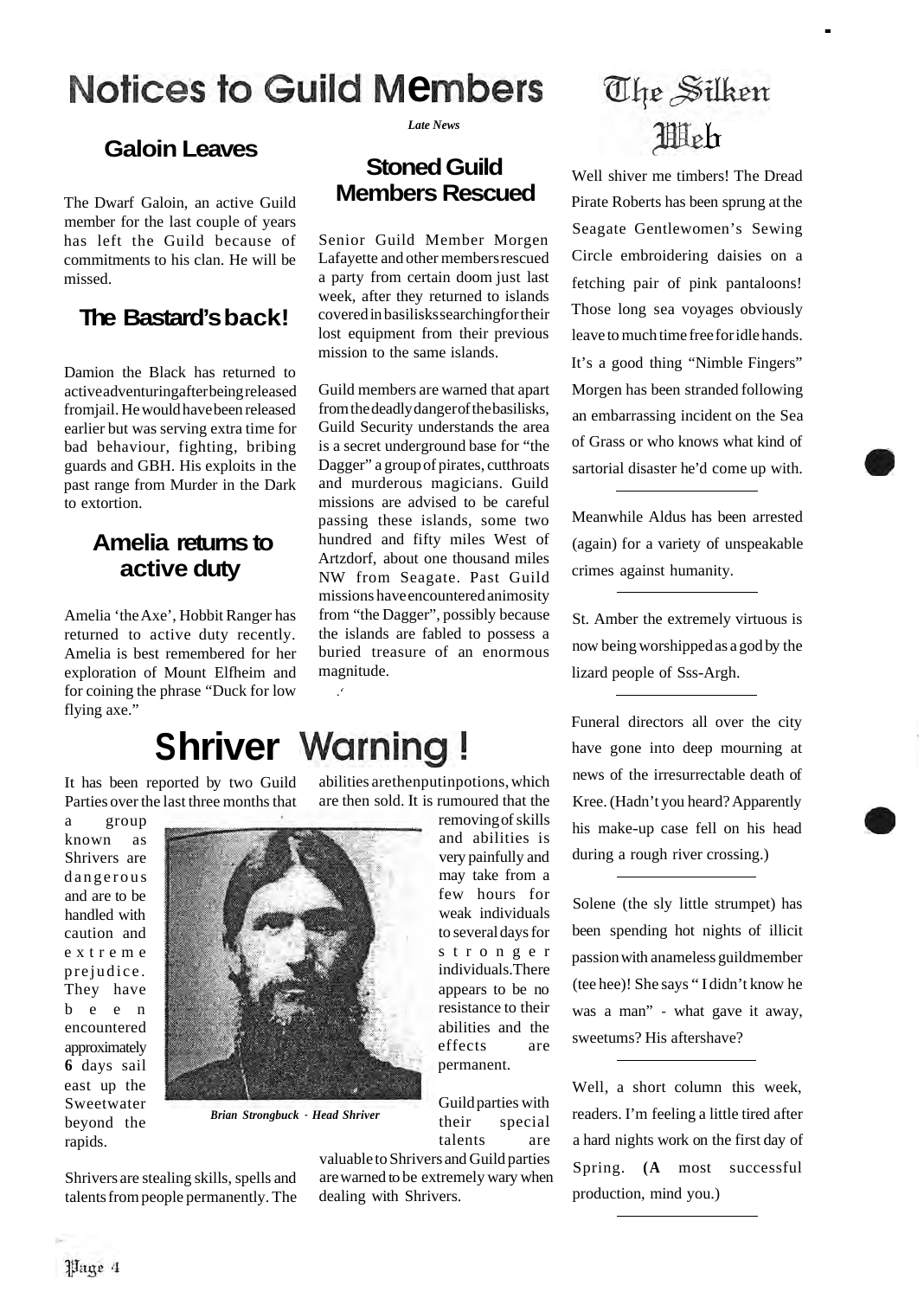# **Bridge Saboteur** Captured!

"Espionage, plain and simple." Drob Newbie, Bridge Security Officer, was quoted as saying as he slammed charges against the Ferry worker . This is in light of the capture of a disgruntled Ferry worker who was responsible for months of sabotage of the bridge. Jim Morrison, until yesterday was a boathand on the Sweetwater ferry, pleaded innocent to charges of undermining The Bridges foundations in order to delay the completion. In response the Ferry Workers denounced his actions and disassociated themselves with his "shocking" actions.

The Bridge Project Manager was quoted as saying "the sabotage has put back the completion of the bridge another two months", "we couldn't think of advancing work on the bridge until we can ensure the safety of the bridge and capture this ruthless band of saboteurs."

Other sources reported that the recent delays are not the results of "months of sabotage" but as a result of new inhabitants living under the bridge. "...we were hired to build a bridge,

not get ourselves killed like them stupid adventurer types ..." our informant told us.

Regardless of the cause of the delays The Bridge will be completed in eight months time. And in anticipation of this the planning of the opening ceremonies have begun. Joshaphine Chapple, Lady in Waiting, was elected head of the planning committee and is promising a day that will not be forgotten as she is escorted by the Baron to be the first members of the Court to cross The Bridge. We as well as the rest of the citizens of Seagate will be looking forward to this event.

The Ferry services will however not be resuming normal services as expected this month in order to cater for The Bridge workers requirements. The Project Manager informed us that once the bridge is completed the use of the ferry will be phased out, "You have to move with the times, that ferries outmoded, bridges are what this city needs." We are keenly awaiting for a response from the Ferry Operators.

#### Dear Father Lawrence ...

*(Advice for the lovelorn* & *mentally bewildered)* 

The editor would like to advise that Friar Lawrence is missing, presumed dead (yeah, right!). The following are previously unpublished draft versions of his private correspondence. The editor stresses that these purported replies in no way imply the existence of any original letter to the Friar, although they may explain his absence.<br>
Dear M— of B,— although they may explain his absence.

These territorial yearnings are just the sublimation of your natural maternal instincts. It is not too late. I suggest that you settle down with some suitable fellow and maybe have a baby or two. maternal instincts.<br>
suggest that you<br>
some suitable fellov<br>
a baby or two.<br>
Dear Lady M,

some suitable fellow and maybe have<br>
a baby or two.<br>
Dear Lady M<sub>;</sub><br>
This D—— sounds like a hypocritical<br>
bastard (to use a clerical technicality). I suggest you invite him over to your place for a few drinks, and pretend that he is dead (a surfeit of something, perhaps). With luck, people will then recognise your husband's superior claims. I must insist that merely place for a few drinks, and pretend<br>that he is dead (a surfeit of something,<br>perhaps). With luck, people will then<br>recognise your husband's superior<br>claims. I must insist that merely<br>PRETEND that D—<del>is</del>—dead, I don't<br>want want you to dirty your hands with any actual killings.

### **Letters to the Editor**

Dear Sir,

I must question your actions on tainting your Guild with those inbred subhuman slugs, known as Orcs. In my day we had respect for humanoids and would only allow in gifted Aryans. Do something about it before I am forced to protect Cazala from this heinous threat.

Corporal A. Hitler (Retired)

#### Oi U,

I herd roomiz da tax iz gunna go upp uggin. Wel Imm not gunna pay enne more. Get a dog upya tax colekta.

unsined

Oi herd da roomiz too an Imm nod gunna pay et eva.

unsined too.

*These letters are reprinted by The Seagate Times exactly as they are received. No alterations of any sort are made to the letters to protect the subtle nuances the authors may have included.* 

*We regret however that we are not able* to *reproduce the letters in the same manner as our correspondents as our printing presses are unable to print blood.*

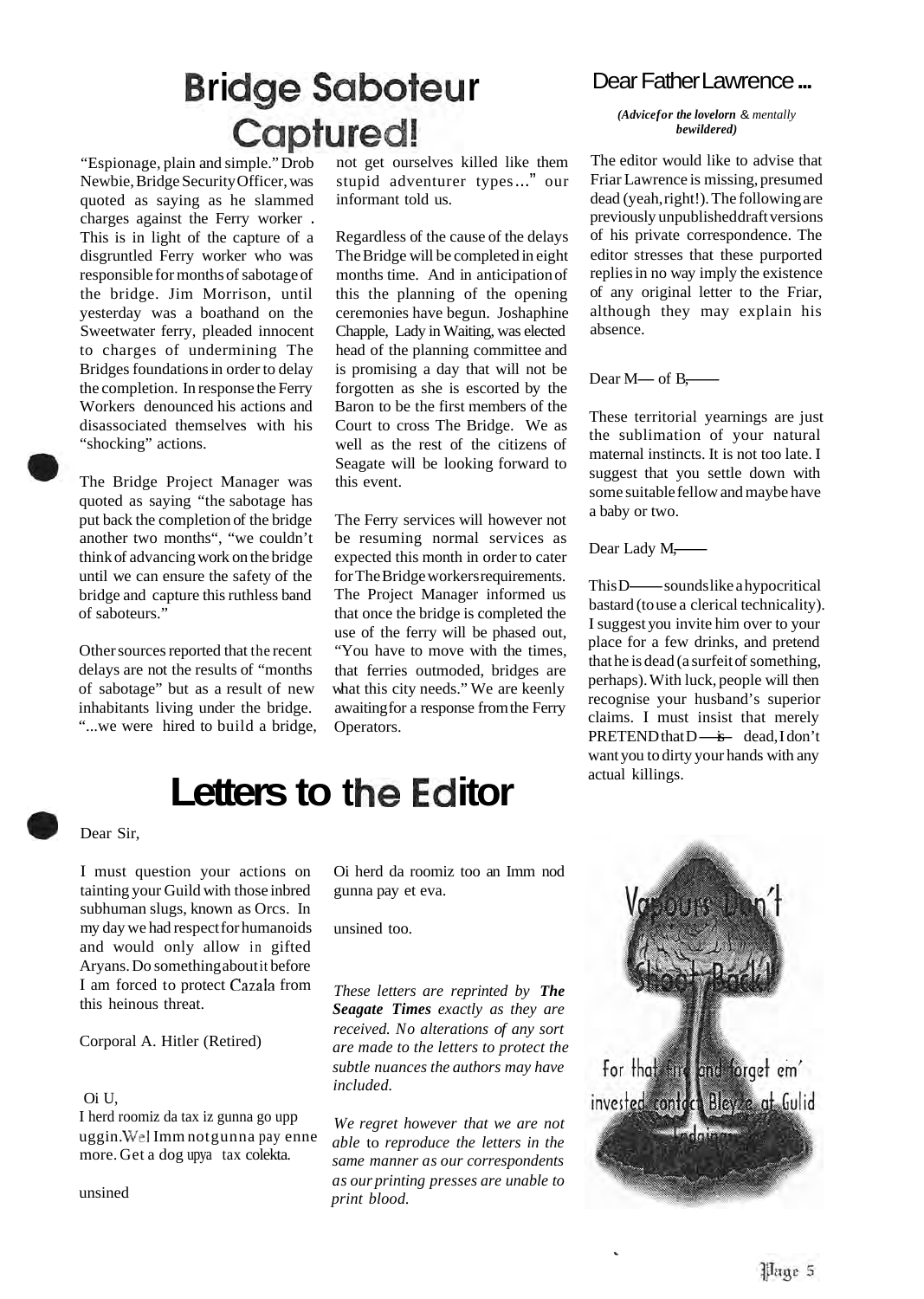### **War Grinds to Wintery Halt**

*by Antonious Rullen, Mittlemach Correspondent* 

Warfare along the Drosky river in Aladar and north of Einsburg in Aquila continues spasmodically, but deserting militia and the onset of bad weather has forced both sides halt open warfare.

As winter approaches both the kingdom and confederation armies rest in uneasy peace, as their generals and leaders plan for the next campaign. It is uncertain at this point in time whether either side has the resources or the compunction to attack again before spring, but it seems that the coalition led by Duke Baltmund of Aladar, and combining the forces of his own Duchy as well as Brandenburg, Drakenburg, Eltrandor and Dumas, may now have the advantage in men and materiel.

After the shock assassination of Duke Novar IV in May, Kingdom forces moved into Western Aladar to uphold law and order for Count Grobbelar, whom Aquilan representatives touted as the next Duke. The then Count Baltmund resisted, and called for

Aladarians loyal to his flag to defend their homeland from what he and most Aladarians saw as an invasion. With astute and quick negotiations, he obtained treaties from his allies, and formed the Middle Duchies Confederation, whose purpose was to uphold the dominion of their lands for King Sigismund, who disappeared in legend over four hundred years ago but is still believed to be the true King by Count Baltmunds followers.

Duke Frederick of Aquila, acting as Regent for his son King Ulric Wulf, has explained in statements to his court that although some of his men may have acted a little rashly, he saw the Aladarian position as being quite incorrect about matters of fact, and he was prepared to continue the war to its unfortunate conclusion, if that is the intention of the Count of Zumalar and his allies. It is however known that Maquisa Dulciena of Bowcourt is fully supportive of the war against the confederation.





*An Typical Aladarian Horse Solder* 

After rapid successes in May, Aquila suffered its first setback at Novalar, then the Capital of Aladar. The defenders of Novalar were able to force the Aquilan armies into a drawn out siege. At the same time forty thousand Drakenberg troops invaded Aquila's northern steppes.

At the same time Aquilan troops reached the Drosky ranges in central Aladar and overran the Aladarian forces there, although they failed to break through the pass at Barrestkine, largely due to the Elven mercenaries fighting for the confederation. Count Grobbelar could possibly have turned the tide of that battle, but his main force was bottled up in Grobbelartaun by Count Aldred of Karracksbridge, who had force marched South in the vanguard of the Brandenburgian troops coming to aid Baltmund's beleaguered troops.

The city of Novalar fell after four assaults by the Aquilan High Guard on August 20th, however the siege of the Castle of Drakenberg in Novalar was raised at the end of September due to the intervention of Eltradorian forces complemented by Aladarian rangers and magicians, and led by Count Karrinski of Solport and Baron Blitzkrieg of Sturmwald. Kingdom forces realigned themselves to cover the new threats of attack from the North, but still attempted another killing blow at the Aladarian Army guarding the Drosky Ranges to their west.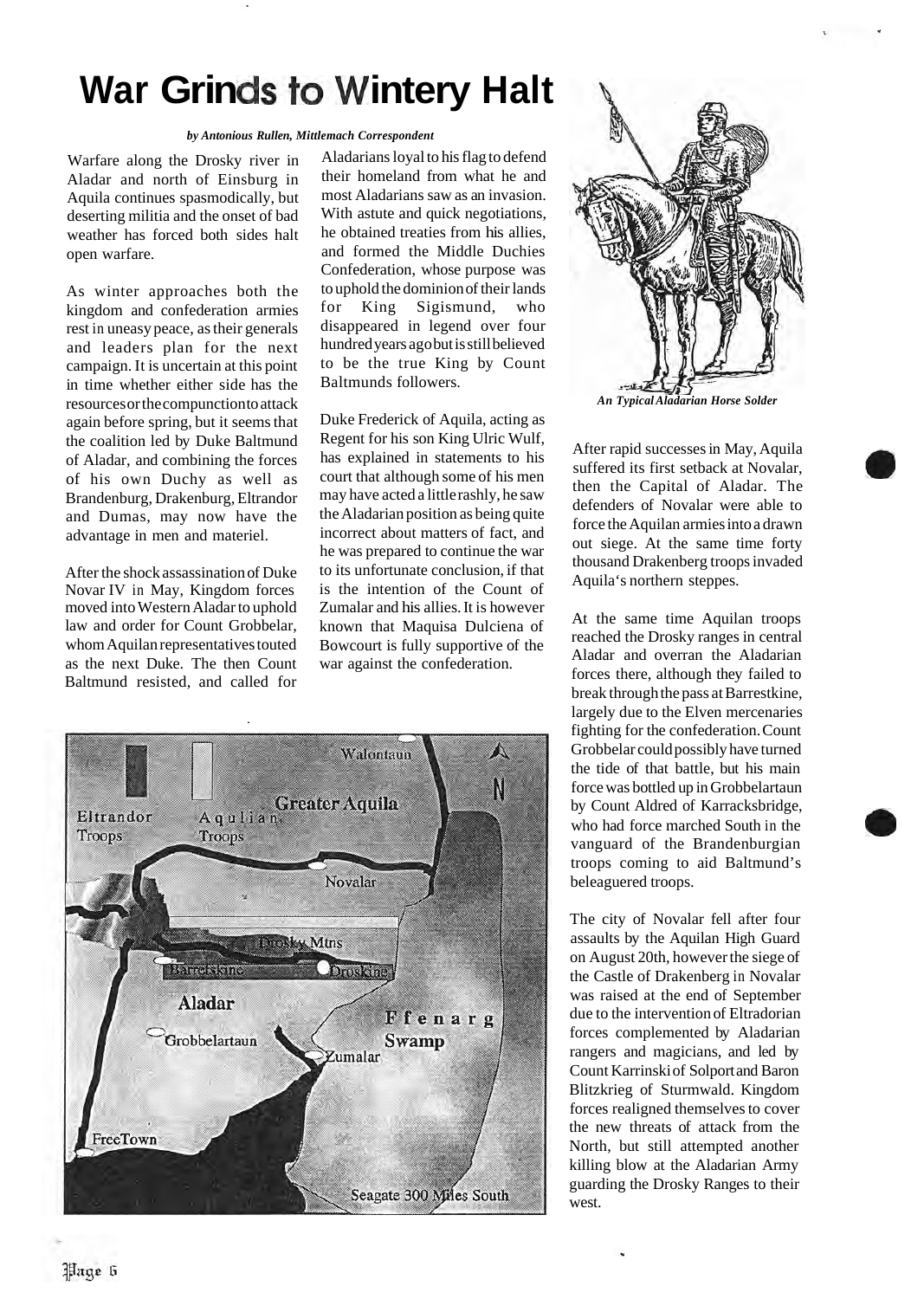On September the 28th, the Kingdom troops advanced on Droskine, Baltmund's main command centre and third city of Aladar. After initial successes, the Aquilan troops were stopped only a mile from the town, after a terrible magical exchange between the Aladarian magical corps led by Captain Mad and Aquilan magi commandoes. Reports tell that the land killed men like a living creature, and the sky turned to fire. The Aladarians took temble casualties, but the Aquilans withdrew to save the remnants of their own battered magicians. The battle, so far the biggest of the war, and the bloodiest, was a draw. Estimates range from ten to eighteen thousand killed and wounded.

During October, unseasonal rain bogged down the fighting in Aladar, but Eltradorian troops pushing through Unsreimer were turned back north of Einsburg by rapidly deployed Aladarian troops. As Unsreimer has turned neutral at the decision of the Magraf there, fighting is sporadic and furious, assmall groups of cavalry protect supply lines in a mobile plains country war. No one has gained the upper hand, but fighting continues even now, although it is rumored-Eltradorian troops may pull out soon, as the positions they are holding are untenable to supply. Aquilan commandoes, it seems, have successfully stopped Eltradorian rune portal supply to a great extent, due to their use of a top secret noise device.

Meanwhile, the Aquilans in the East have gained the last victory for the year on November 13th at Helheim, where ten thousand Drakenbergian horsemen, the last cohesive force of their invasion, assaulted four thousand Aquilan troops and militia in prepared positions across a river. The Drakenbergians were decimated for the loss of barely five hundred men. Aquilan estimates Drakenbergian dead at over six thousand. The commander of the Drakenbergians, Chief Eshnarl, was said to have committed the troops in his belief that the gods would make his horses fly.

As December nears its end, no major troop movements are expected for at least three more months until the snows thaw at the start of March. However reports of assassination attempts increase, and diplomatic efforts to ally further forces and supplies by each side are likely, especially Ranke, Destiny, Seagate and Nova Dom. The war continues in the Middle Duchies, and looks like doing so for some time to come.



#### **Prominent Adventurer Marries Orc Princess**

The Seagate Times would like to take this opportunity to offer our felicitations to Bartholomew Toadswart, the little known explorer.

It appears that he has achieved conjugal status, a condition this observer believed might never be attained by the aesthetically challenged Mr. Toadswart Jr.

We understand that this news has been somewhat soured by the death of the aged doyenne of the family, Mrs. Ermintrude Toadswart, whose death followed within minutes of receiving news of young Bart's return from a mission of direst jeopardy.

This observer notes that Mr. Toadswart Jr. has married the Serenissima Gosimyr, may her mass increase, a foreign orc beauty of generous charms. Mr. Toadswart Jr. has been ennobled by this marriage and is to be accorded the title of Serenissimaculus.

Much of Seagate was awed by the procession of the Serenissima's retinue, and all stood and gazed in wonderment at the presentation of wedding gifts. This reporter would like to know just what use a ceremonial executioner and attendant hippopotamus are expected to be put.

When asked how he felt about his son's social rise and the opportunity of Seagate's upper crust to mix with dignitaries from distant shores, Mr. Frederic Toadswart, the noted Astrologer, merely smiled. I think it was a smile. It could have been a tic. We don't believe there to be any connection with Mr. Toadswart's recent illness. I have it on fairly good authority that was caused by a demon.

After a whirlwind visit to all the local hot spots, the Serenissimaculus has taken his ample bride back to the jungle fastnesses from which she came, to review his new holdings. We wish him the best and vow Seagate will never be the same.